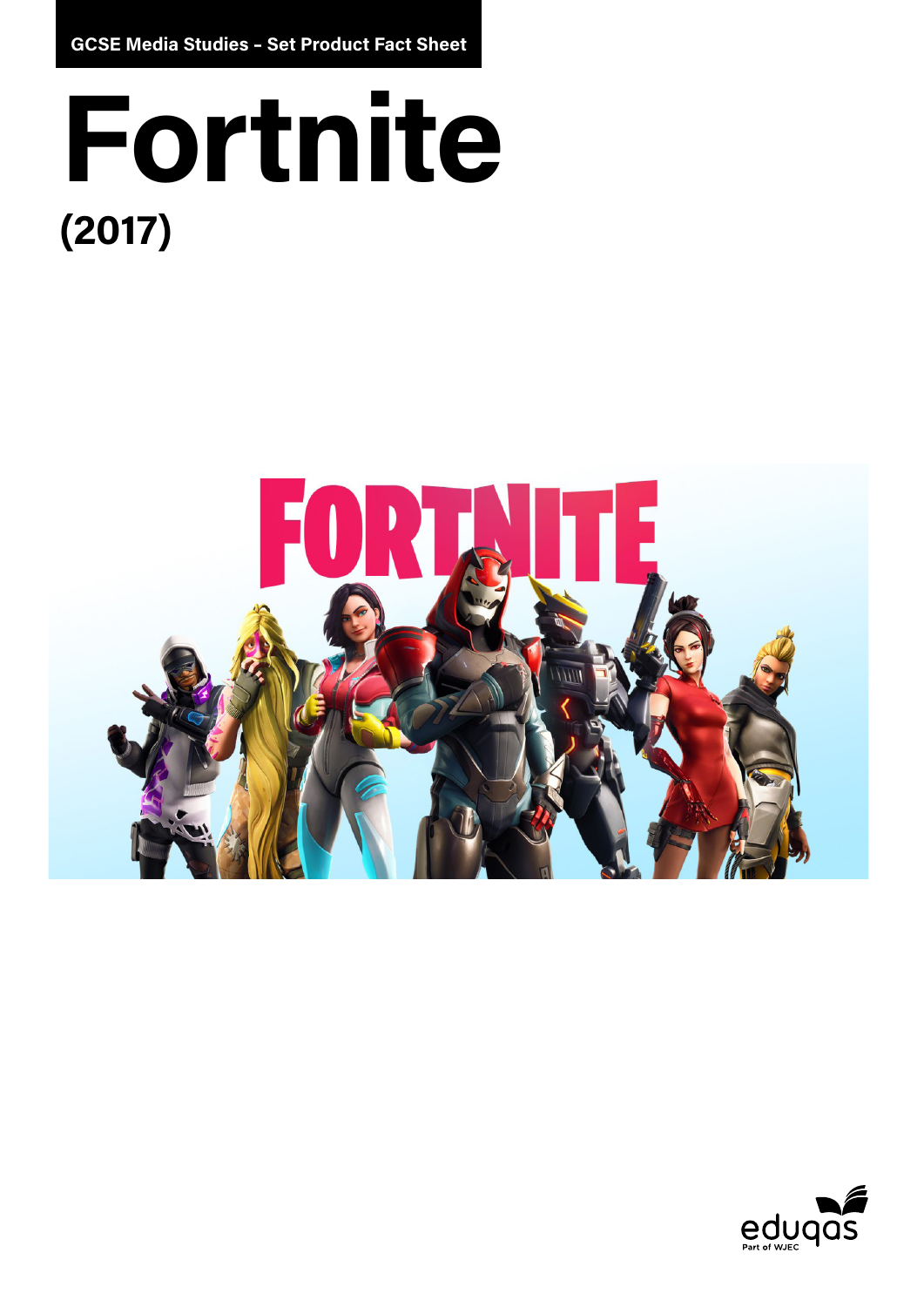## **Fortnite (2017)**

### **Component 1: Exploring the Media**

#### **Focus areas: Media industries Audiences**

#### **PRODUCT CONTEXT**

- Produced by Epic Games, the *Fortnite*  **franchise** is a series of multiplayer **freeto-play** battleground games available on a number of platforms and devices. It was launched in July 2017
- The franchise includes *Fortnite: Battle Royale*, *Fortnite: Save The World,* and *Fortnite: Creative*
- *• Fortnite: Battle Royale* is the most successful free-to-play videogame ever, making \$1.2 billion in the first 10 months of release. Initially, players had to buy 'battle passes' to play, but in September 2018 the *Battle Royale* version was offered for free.
- The *Fortnite* franchise had **revenue**  of £2.4 billion in 2018
- The franchise has helped make Epic Games a hugely successful company. In 2012 they were worth \$825 million; in 2018 they were worth \$5.8 billion.
- *• Fortnite: Battle Royale* won 'Best Ongoing Game' in the PC Gamer and IGN awards in 2018.

#### **Gameplay**

- Players, in groups of 100, are dropped via a flying bus onto a deserted island that is about to be hit by a natural disaster.
- The aim of the game is to fight to the death, with the last player standing the winner. Players seek out weapons and other materials, but are also able to demolish structures and rebuild them into forts, towers etc.
- As the game continues, the storm starts to encroach, driving the players into smaller and smaller areas and forcing conflict.
- In terms of **genre**, *Fortnite* could be considered as fusion of battle games (like *Battlegrounds*) and construction games (like *Minecraft*).

#### **PART 1: STARTING POINTS – Media industries**

#### **Social and cultural contexts:**

The global videogame industry has been growing since the early days of Atari home entertainment in the 1980s. In recent years, the diversity of game genres and platforms on which they can be played has meant an explosion in the gaming industry. Based on a 2015 economic forecast videogame sales are expected to reach \$90 billion by 2020.

In 2014, it was calculated there were 1.8 billion gamers in the world - 25% of the global population. This challenges the stereotype of gamers as young geeky men. In 2018 in the USA, 28% of gamers were under 18, but 23% were over 50 years old. There was a 66/44% male/female gender split.

The range of genres - from first-personshooters to puzzles and learning tools - has varied the demographic for gamers. The variety of platforms - not just home consoles, but on tablets and smartphones - that high quality, complex and engaging games can be accessed has also led to the growth of the industry.

Gaming has increasingly become a social activity. In 1997 Ultima Online became the first on-line multiplayer game, and since then socialising in the game world has become an everyday activity for millions of people, usually geographically far apart. People develop alliances, friendships and even romantic relationships as their game characters. 'eSports' - live competitive gaming events between celebrity players has also become popular, attracting millions of viewers through sites like Twitch and even packing huge stadiums like traditional sporting events.

#### **Consider the impact of new technology and convergence:**

• One of the things that have made *Fortnite* so popular is the ability to access the game from consoles, PCs, laptops, smartphones or tablets. You can also download it for a range of operating systems. Not only this but you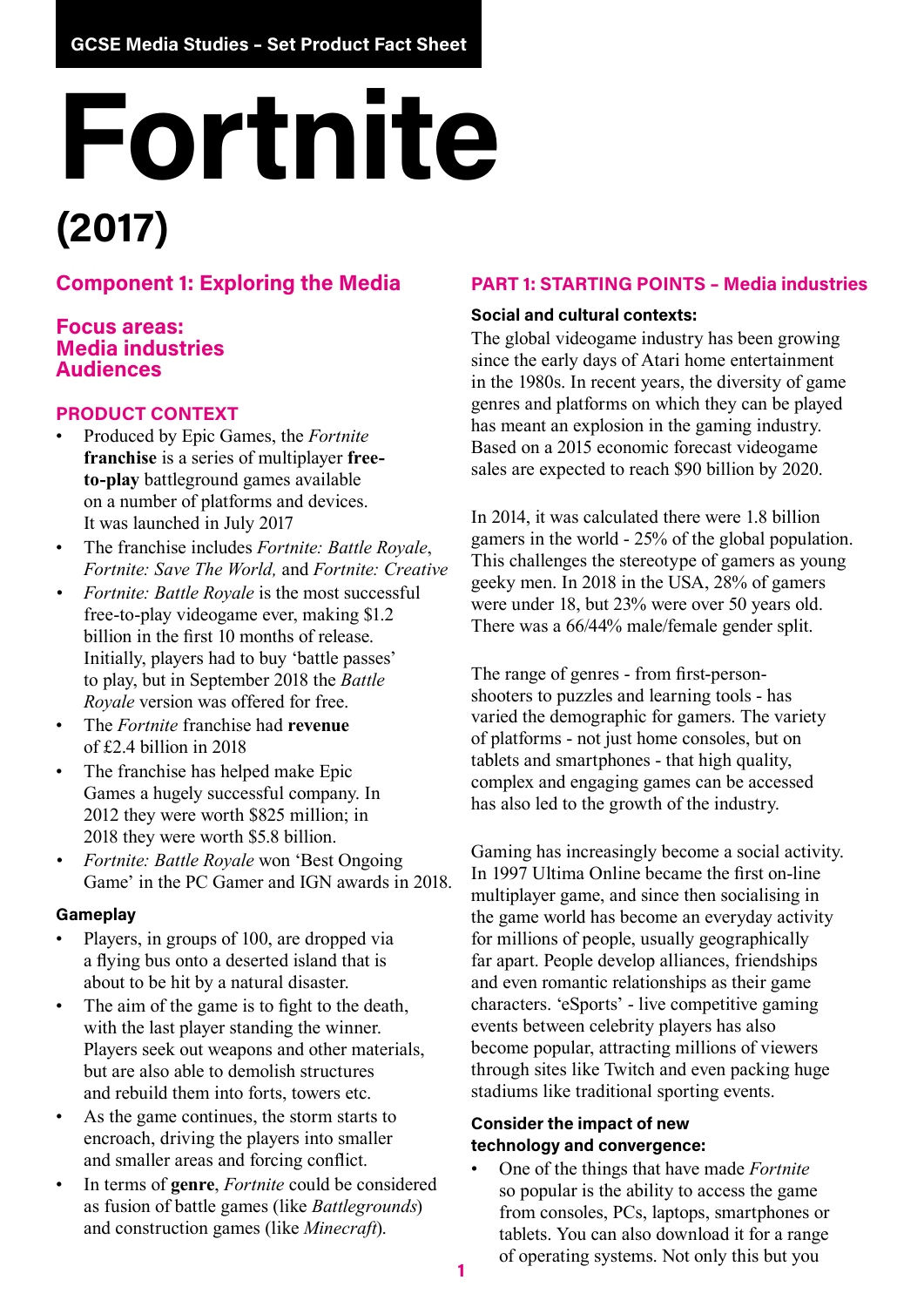can move, mid-game, between devices without interrupting gameplay. This means it can be played at home, or on the move, on a tiny screen or a video projector. This is a good example of **technological convergence.**

- Epic Games use an operating system called Unreal Engine to develop *Fortnite*. They have made this available on their website, and encourage their audience to use it to develop their own games. Unreal Engine has also been used by professional game developers to create titles like *Batman: Arkham City* and *Infinity Blade*.
- *• Fortnite* is also a good example of **cross-media convergence**, where more than one media brand or form joins to promote each other. *Fortnite* is the most viewed game on YouTube, and has also used streaming platforms like Twitch (owned by Amazon) to broadcast live competitions.
- It has also incorporated other media **brands** and **franchises**. In collaboration with Marvel Studios, there was a special *Avengers: Infinity War* segment and recently a tie-in with *Godzilla*. The format of *Fortnite* means that any kind of costumes, weapons and games can be introduced to keep the game fresh. Films/TV/ sports can promote their brands to over 20 million of players, whilst famous collaborations keep *Fortnite* in the news and social media.
- Epic Games has a good relationship with various non-gaming celebrities such as Drake and basketball star Ben Simmons. This helps to promote the game beyond the traditional gaming market.

#### **Consider Epic Games as an institution:**

- Epic Games was started by Tim Sweeney in 1991 and was originally run from his parent's house. These humble beginnings may explain Epic's decision to make the Unreal Engine available to amateur games designers.
- In 2014, the *Guinness Book Of Records* named Unreal Engine as the 'most successful videogame engine'
- Epic Games owns video game developer Chair Entertainment and cloud-based software developer Cloudgine, and has substudios in the UK, Japan, and Germany.
- Tencent a Chinese investment company focused on internet and AI development - bought a 42% stake in Epic in 2012.

#### **Consider different funding and profit models:**

- *• Fortnite* is an example of the **'Games as a Service'** (GaaS) model - where there is a constant revenue stream from **'ingame purchases**' after the initial purchase (or providing the game for free)
- Some of these are **'micro transactions'**  where players pay for weapon, costume and game upgrades rather than 'grinding through' the gameplay to score them. In *Fortnite*, players use V-bucks to purchase these items, and these can be earnt in the game or bought using 'real world' money. Another game that does this is *Candy Crush*.
- Unusually in *Fortnite* the upgrades are purely 'cosmetic' i.e. they don't actually affect the gameplay. They often consist of new 'skins' (to alter your character's appearance) and 'emotes' (victory dance moves after a kill). These are only available for a short period of time, increasing their value and encouraging players to pay rather than 'grind' for them.
- Another revenue stream for GaaS titles is to offer **'season passes'** - like a subscription that allows you to access new content over the course of a period of gameplay (the 'season') that play-for-free users can't access.
- *• Fortnite* offers players 'battle passes' and then drip-feeds limited edition and exclusive content to these players over the course of the season.

#### **Consider regulation of the media:**

- **• Age ratings** are systems used to ensure that entertainment content, such as computer games, are clearly labelled by age according to the content they contain. Age ratings provide guidance to consumers (particularly parents) to help them decide whether or not to buy a particular product. The rating on a game confirms that it is suitable for players over a certain age.
- In 2012 the **PEGI** system was incorporated into UK law and The Video Standards Council was appointed as the statutory body responsible for the age rating of video games in the UK using the PEGI system.
- *Fortnite* has the PEGI rating of 12 for "frequent" scenes of mild violence". It seems that parents are more concerned with issues surrounding addiction than the levels of violence.